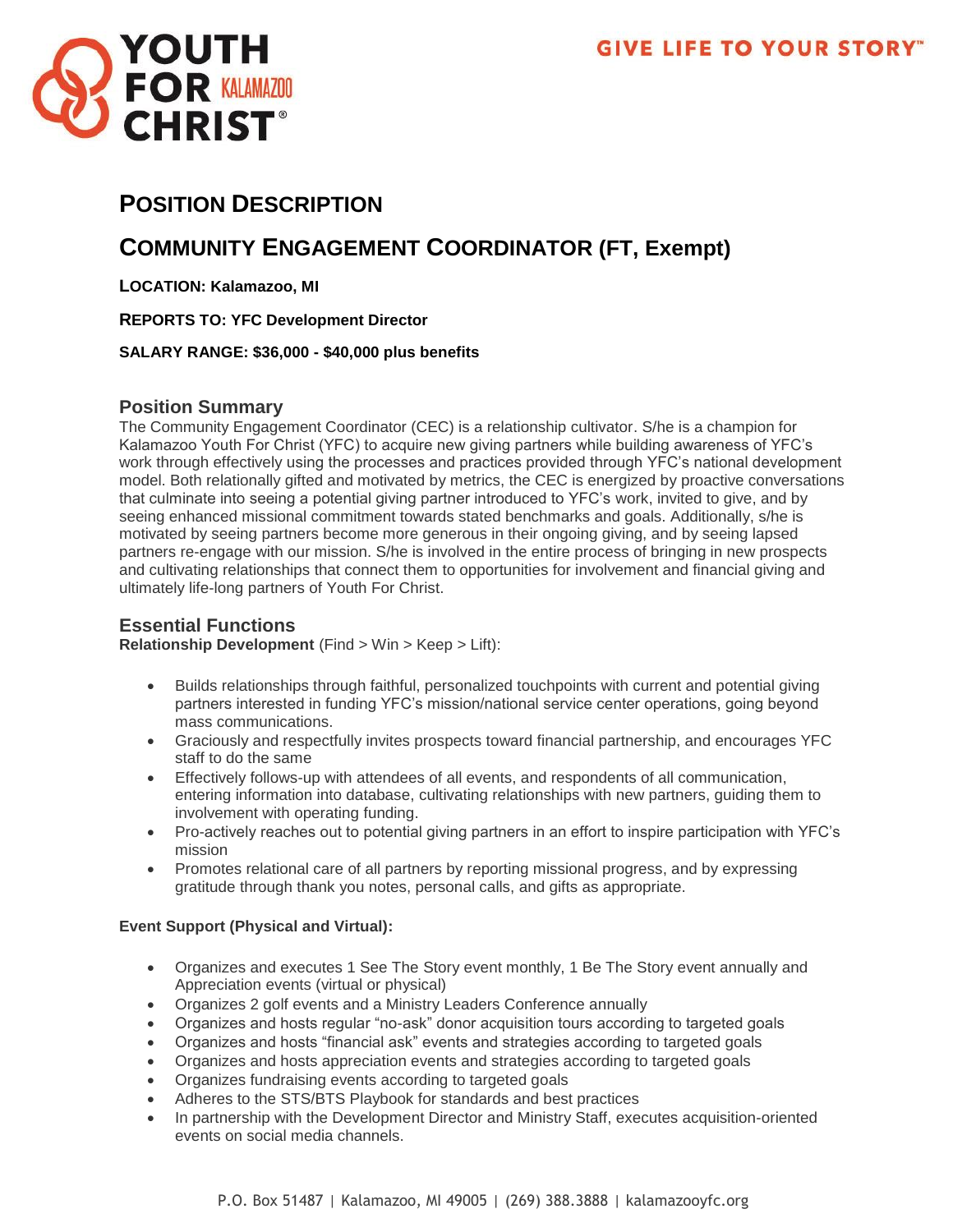- Manages invites and RSVP's to all events.
- Follows YFC Marketing Plan for promoting each event.
- Effectively follows up with attendees of all events, entering information into Salesforce, cultivating relationships with new partners, leading them to involvement
- Participates in tracking and reporting of data from events, mailing campaigns, etc.
- Assembles, empowers, and works with a team of volunteers to execute events.

#### **Donor Communication:**

- Utilizes tools and platforms provided by YFC's External Marketing department to prepare and send ministry updates to giving partner base in the form of monthly letters, emails, etc.
- Collects ministry update content from staff, volunteers and kids (i.e. quotes, stories, images, footage) on an ongoing basis to customize monthly or quarterly communications.
- Social Media posts on Facebook and Instagram once per week
- Implements lapsed donor communication strategies and personally follow-up, as advised and equipped by the Development Director.
- Implements special communication projects, as assigned

#### **Volunteer Coordinator:**

- Works with interested adults to see them through the YFC Onboarding Process and serves to encourages them in their volunteer role with kids.
- Coordinates with the Ministry Director to assign volunteers their ministry roles, volunteer training and conference(s) attendance
- Communicates with volunteers in order to encourage them in their ministry
- Trains ministry site leaders in the area of empowering volunteers
- Supports ministry site staff in empowering volunteers.

#### **Spiritual Responsibilities:**

- Seek God's quidance and wisdom, through prayer and meditation, for the organization as a whole as well as for specific ministry initiatives.
- Participate and lead regular times of prayer, devotion and worship as a regular aspect of your role within YFC.
- Teach and preach from the Holy Bible at YFC staff meetings, conferences, camps and events.
- Model empathy, humility and care for all people. This includes promoting equity and inclusion in word and in the practice of faith expression.

YFC employees have an opportunity to be commissioned or licensed as a minister of the Gospel through the established Youth for Christ process, and/or ordained by an outside body recognized by Youth for Christ USA.

#### **Fundraising Responsibilities:**

• All YFC employees are expected to regularly and actively participate in faithful activities that advance the stewardship functions of YFC/USA.

## **Knowledge & Skillset:**

- MUST enjoy building relationships—and talking on the telephone!
- Be comfortable in a public facing role
- Be skilled in giving partner recruitment and relationship cultivation
- Have the ability to inspire, assemble, and mobilize staff and volunteers
- Possess the maturity and ability to interact with all types of people
- Enjoy developing relationships with people over time
- Be detail-oriented and committed to tracking every conversation in your database